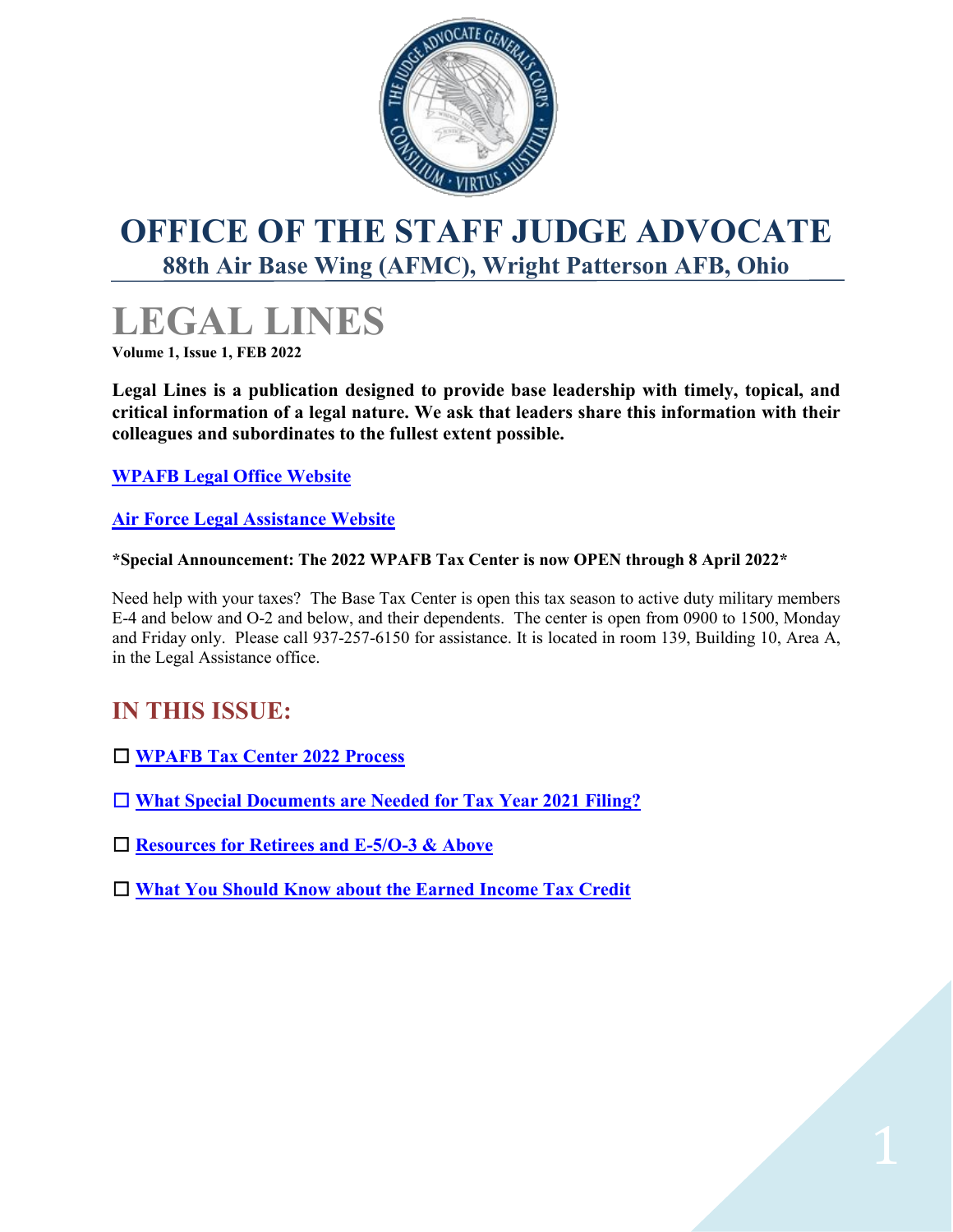# **WPAFB Tax Center 2022 Process**

# **Virtual Tax Prep Services**

### 1. Request Services:

The WPAFB Tax Center is fully virtual this year. Thus, there will be no in-person appointments. Intake forms and proof of identification should be submitted to the tax office via email to [88abw.ja@us.af.mil](mailto:88abw.ja@us.af.mil) or [heather.plue@us.af.mil.](mailto:heather.plue@us.af.mil) Once received, you will be matched with an IRS-certified volunteer tax preparer and your account will be established. You will submit the remainder of your required forms via your online portal.

### 2. Preparing Your Return:

Your assigned preparer will inventory your documents and begin preparing your 2021 return. If they have any questions or need more information/documentation, the preparere will reach out to you via phone or email. Once complete with your return, a certified quality reviewer will review your return to ensure there are no mistakes. Once the return passes the quality review, your return will be ready to be filed. The Tax Center will call you to arrange a time to sign for your return. Turnaround time is one week, subject to any delays in document receipt or questions the preparer may have.

### **[Take me to the Top](#page-0-0)**

# <span id="page-1-0"></span>**What Special Documents are Needed for Tax Year 2021 Filing?**

Clients will need to submit the following:

Client Intake Form

- Government issued photo ID
- Social Security card or Social Security Number verification letter for themselves, spouse, and dependents
- W-2's and 1099s from all employers
- Mortgage 1098
- Student Loan Interest1098-E
- 1098-T
- 1095-A, B, or C
- Interest and dividend statements from banks
- Copies of last year's federal and state income tax returns (if available)
- Proof of bank routing and account numbers for Direct Deposit (a personal check will suffice)
- Total paid for a daycare provider and the daycare provider's tax identifying number (if applicable)
- Advance CTC letter 6419
- Third Economic Impact Payment letter 6475
- Notice 1444-C 2021 Economic Impact Payment
- PCS expenses
- Charitable donation receipts
- Ohio [IT-10](https://tax.ohio.gov/static/forms/ohio_individual/individual/2021/1040-bundle-fi.pdf)
- Ohio-SP Military Spouse [Employee](https://tax.ohio.gov/static/forms/ohio_individual/individual/2012/IT_MIL_SP.pdf)
- [Ohio-SD](https://tax.ohio.gov/static/forms/school_district_income/2021/sd100-bundle-fi.pdf) 100

#### **[Take me to the Top](#page-0-0)**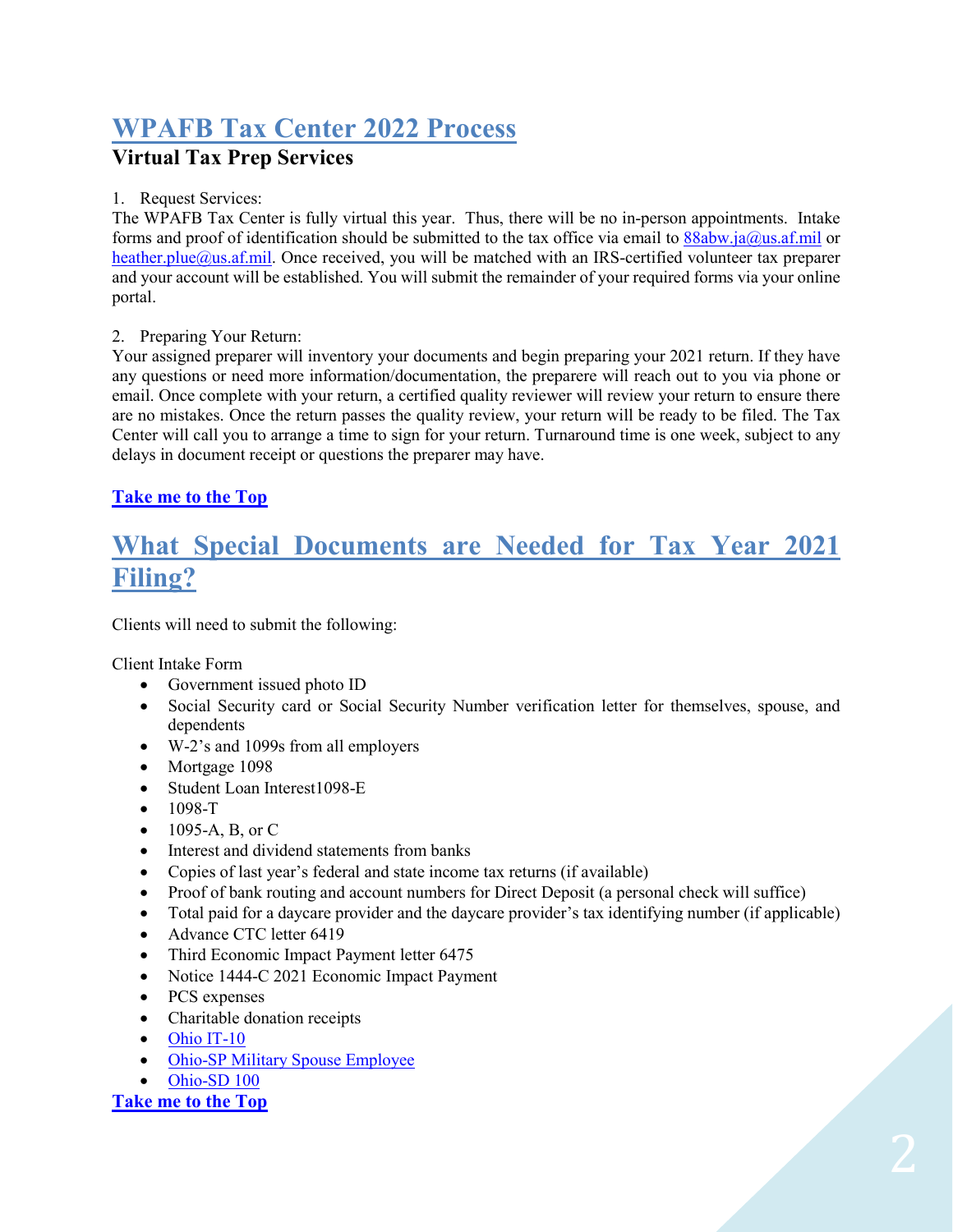# <span id="page-2-0"></span>**Resources for Retirees and E-5/O-3 & Above**

Tax Center eligibility is limited to O-2, O-1, and E-4 and below. We are unable to provide tax preparation services for retirees and civilians or for military members above the ranks of E-4 and O-2 for the 2021 tax year.

We have compiled a list of local resources that may be able to assist you. Many of our wonderful retiree volunteers from last year are now staffing the below listed local Dayton Volunteer Income Tax Assistance (VITA) locations.

#### **LOCAL VOLUNTEER INCOME TAX ASSISTANCE (VITA) CENTERS:**

#### **Fairborn Senior Center**:

325 N Third Street, Fairborn, OH 45324 937-878-4141

#### **Beavercreek Senior Center**

3868 Dayton-Xenia Road, Dayton, OH 45431 937-426-6166

#### **Community Action Partnership**

719 S. Main Street, Dayton, OH 45402 937-341-5000

# **Greene County Branch Library –**

#### **Xenia**

76 East Market Street, Xenia, OH 45385

#### **The Life Enrichment Center**

425 North Findlay Street, Dayton, OH 45404 937-252-5700

#### **St Mary's Catholic Church**

310 Allen Street, Dayton, OH 45410 937-258-1309

#### **The Job Center**

1133 Edwin C. Moses Blvd., Dayton, OH 45417 937-913-2000

#### **Dayton Christian Center**

1352 W Riverview, Dayton, OH 45402 937-275-7174

**Northwest Branch Library** 2410 Philadelphia Drive, Dayton, OH 45406

#### **Wesley Community Center Inc.**

3730 Delphos Avenue, Dayton, OH 45417 937-263-3556

#### **Community Action Partnership-Trotwood**

716 East Main Street, Trotwood, OH 45426 937-341-5000

## **Miamisburg Senior Adult Center**

305 Central Avenue, Miamisburg, OH 45342 937-866-8999

#### **CAO of Champaign**

40 Monument Square Suite 200, Urbana, OH 43078

#### **CAO of Champaign TCE**

40 Monument Square, Suite 200, Urbana, OH 43078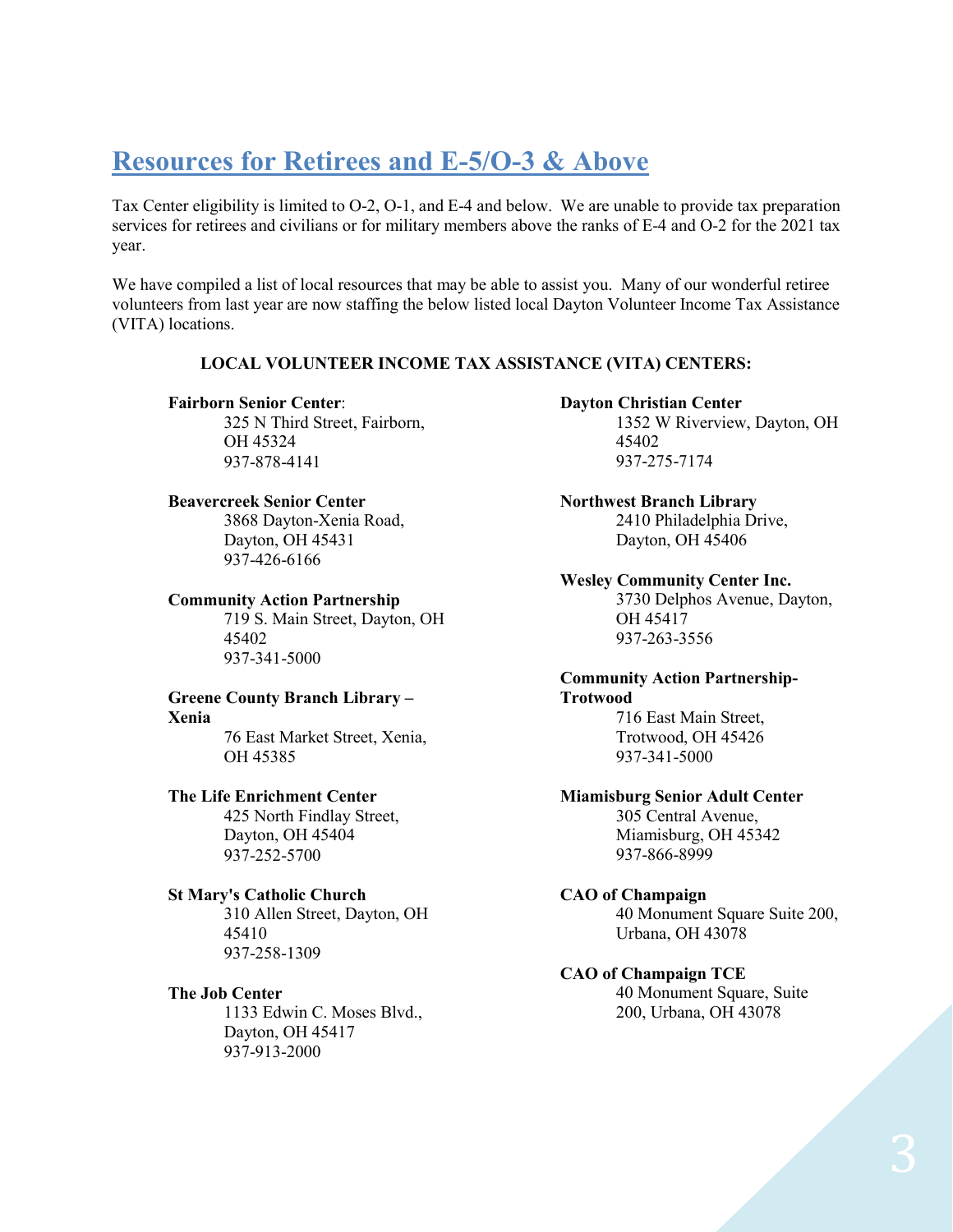**Wilmington College VITA** 1870 Quaker Way, Wilmington, OH 45177 937-763-9932 **CAO of Madison County** 255 W High St, London, OH 43140

**CAO of Shelby** 110 East Russell Rd, Sidney, OH 45365 **Northstar Community Church** 11020 S Lebanon Rd, Loveland, OH 45140 513-536-6420

To locate the nearest VITA or TCE site near you, use the VITA Locator Tool [\(https://irs.treasury.gov/freetaxprep/\)](https://irs.treasury.gov/freetaxprep/) or call [800-906-9887.](tel:800-906-9887)

> If you would like to submit feedback on the 2022 WPAFB Tax Center, please do so here: 2022 [FB Tax Center Feedback Form](https://docs.google.com/forms/d/13k1rcOHYEPkX3RrMJDzuUSWjFzQ5fZNKAKd6soJuY1w/viewform?edit_requested=true)

**ONLINE TAX RESOURCES**: Military One Source: [Military One Source Tax Resource Center](https://www.militaryonesource.mil/financial-legal/tax-resource-center/miltax-military-tax-services/)

## **[Take me to the Top](#page-0-0)**

# <span id="page-3-0"></span>**What You Should Know About the Earned Income Tax Credit**

### **Basic EITC Qualifications:**

- Have worked and earned income under \$57,414
- Have investment income below \$10,000 in the tax year 2021
- Have a valid Social Security number by the due date of your 2021 return (including extensions)
- Be a U.S. citizen or a resident alien all year
- Not file Form 2555 (related to foreign earned income)
- Filing as:
	- o Married filing jointly
	- o Head of household
	- o Qualifying widow or widower
	- o Single
	- o Married filing separate

### **Claim the EITC Without a Qualifying Child:**

You **are** eligible to claim the EITC without a qualifying child if you meet **all** the following rules. You (and your spouse if you file a joint tax return) must:

- Meet the EITC basic qualifying rules
- Have your main home in the United States for more than half the tax year
	- o The United States includes the 50 states, the District of Columbia and U.S. military bases. It does not include U.S. possessions such as Guam, the Virgin Islands or Puerto Rico
- Not be claimed as a qualifying child on anyone else's tax return
- Be at least age 18 at the end of the tax year (usually Dec. 31)
	- $\circ$  The minimum age to claim the EIC is generally age 19; however, if you are a qualified former foster youth or a qualified homeless youth, you need to be at least age 18.
	- $\circ$  If you are a specified student (other than a qualified former foster youth or a qualified homeless youth), you need to be at least age 24.